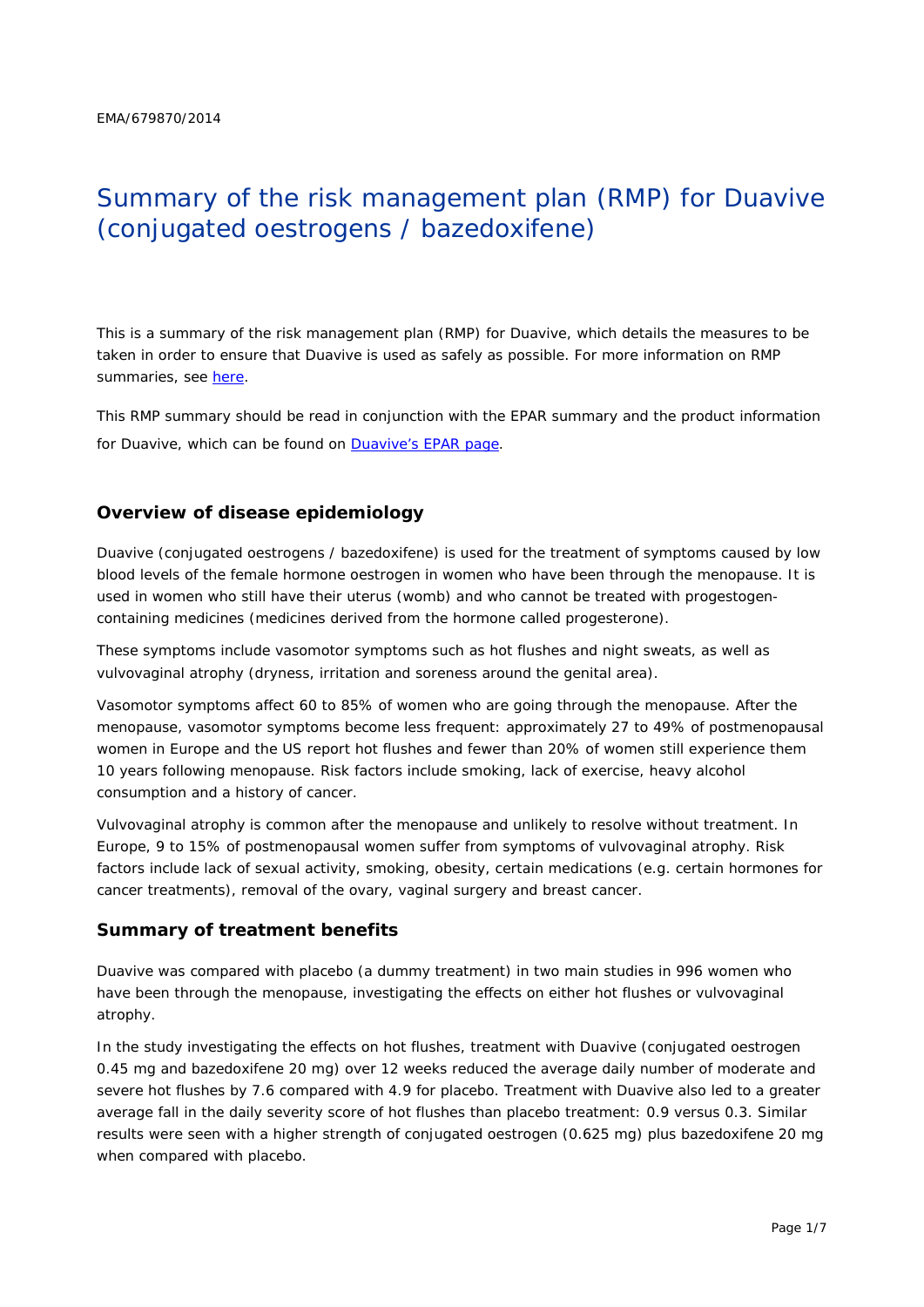The study looking at the effects of Duavive on vulvovaginal atrophy found an improvement in some of the signs of vaginal atrophy but not in the most bothersome symptoms when compared with placebo.

# **Unknowns relating to treatment benefits**

Women with serious medical conditions such as heart disease, stroke, liver, kidney or gallbladder disease and women with current or previous cancer were not included in the clinical studies, nor were women who had previously suffered from deep vein thrombosis (blood clot in a deep vein, usually in the leg), women with undiagnosed vaginal bleeding or women with a high amount of fats (triglycerides) in their blood.

# **Summary of safety concerns**

| Risk                                       | What is known                                                                                                                                                                                                                                                                                                                                                                                                                                | Preventability                                                                                                                                                                                                                                                                                                                                                                                                                                                                                                                                                                                                                                                 |  |
|--------------------------------------------|----------------------------------------------------------------------------------------------------------------------------------------------------------------------------------------------------------------------------------------------------------------------------------------------------------------------------------------------------------------------------------------------------------------------------------------------|----------------------------------------------------------------------------------------------------------------------------------------------------------------------------------------------------------------------------------------------------------------------------------------------------------------------------------------------------------------------------------------------------------------------------------------------------------------------------------------------------------------------------------------------------------------------------------------------------------------------------------------------------------------|--|
| Venous<br>thromboembolic<br>event (VTE)    | Venous thromboembolic events (VTEs)<br>occur when a blood clot forms within a<br>vein, breaks off and flows with the<br>blood to block a smaller vein.                                                                                                                                                                                                                                                                                       | Duavive should not be given to patients<br>who have or have had a blood clot in a<br>vein (VTE), such as in the legs, the lungs<br>or eyes.                                                                                                                                                                                                                                                                                                                                                                                                                                                                                                                    |  |
|                                            | VTEs, such as clots in the legs (deep<br>vein thrombosis), lungs (pulmonary<br>embolism), or the eye (retinal vein<br>thrombosis), have been reported rarely<br>in patients treated with Duavive. VTE<br>has also been reported with other<br>medicines containing the active<br>substances of Duavive, and other<br>oestrogen-modulating medicines.                                                                                         | No specific additional preventative<br>measures are needed for patients who<br>do not have a history of VTE.<br>Patients should talk to their doctor if<br>they have any of the following risk<br>factors: if they are seriously overweight,<br>if they have had a blood clot before, if<br>they or any of their close family have<br>had blood clots, if they have had one or<br>more miscarriages, if they have any<br>blood-clotting problem that needs<br>treatment with a medicine such as<br>warfarin, if they bed rest following major<br>surgery, injury or illness, or if they have<br>a rare condition called SLE (systemic<br>lupus erythematosus). |  |
| Increased blood<br>triglycerides<br>levels | Triglycerides are a type of fat in the<br>blood. An increase in blood levels of<br>triglycerides is called<br>hypertriglyceridaemia. It is a common<br>disorder and is often caused or made<br>worse by untreated diabetes, obesity<br>and lack of exercise, and it is<br>considered a risk factor for heart<br>disease.<br>Increased triglycerides have been<br>reported in patients treated with<br>Duavive. Patients treated with Duavive | No specific preventative measures have<br>been identified. Patients with a personal<br>or family history of hypertriglyceridemia<br>or who have high levels of triglycerides<br>in their blood prior to or during<br>treatment should be monitored by their<br>doctor during treatment with Duavive.<br>Yearly monitoring of levels of<br>triglycerides in the blood is<br>recommended in all patients.                                                                                                                                                                                                                                                        |  |

#### *Important identified risks*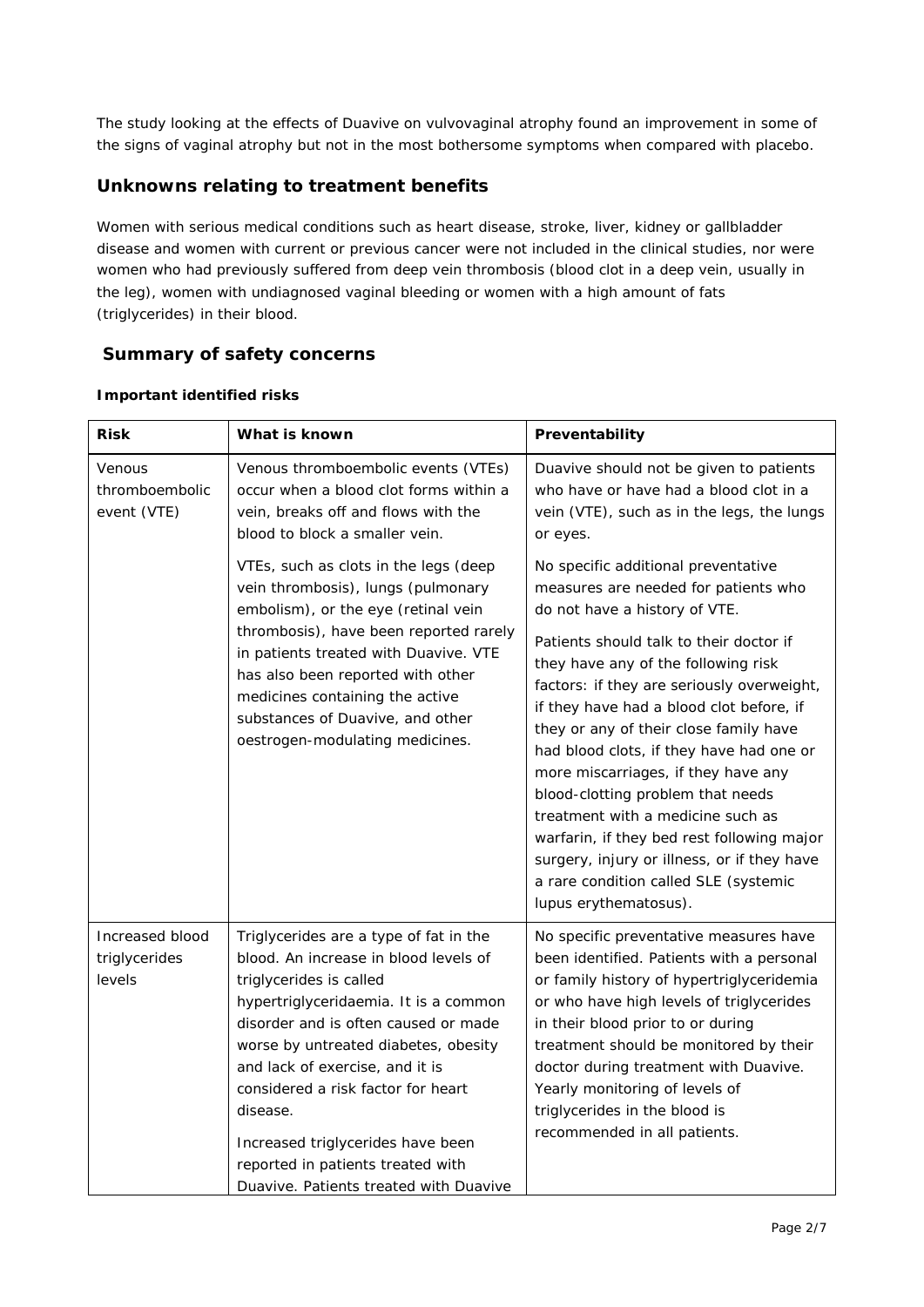| <b>Risk</b> | What is known                                                                                                                                                                                                                                                                                                                   | Preventability |
|-------------|---------------------------------------------------------------------------------------------------------------------------------------------------------------------------------------------------------------------------------------------------------------------------------------------------------------------------------|----------------|
|             | experienced a bigger increase in<br>triglycerides levels over 2 years,<br>compared with patients who received<br>no treatment. Increased triglycerides<br>have also been reported with medicines<br>containing conjugated oestrogens, one<br>of the components of Duavive, and<br>with other oestrogen-modulating<br>medicines. |                |

# *Important potential risks*

| <b>Risk</b>                                                                           | What is known                                                                                                                                                                                                                                                                                                               |  |  |
|---------------------------------------------------------------------------------------|-----------------------------------------------------------------------------------------------------------------------------------------------------------------------------------------------------------------------------------------------------------------------------------------------------------------------------|--|--|
| Cerebrovascular<br>events (stroke and<br>transient ischaemic<br>attack (mini-stroke)) | A stroke is caused by disruption of the blood supply to the brain, affecting<br>brain functions such as speech and movement for more than 24 hours. A less<br>severe form of cerebrovascular event is a transient ischaemic attack (mini-<br>stroke) which lasts for less than 24 hours.                                    |  |  |
|                                                                                       | There was no evidence of any significant increase in the risk of stroke or<br>transient ischaemic attack in women treated with Duavive in clinical studies.                                                                                                                                                                 |  |  |
|                                                                                       | Stroke has been reported with the use of conjugated oestrogens alone or in<br>combination with another hormone medicine (progestogen). Therefore,<br>cerebrovascular events are considered to be a potential risk with Duavive.                                                                                             |  |  |
| Coronary heart<br>disease including<br>myocardial infarction<br>(heart attack)        | Coronary heart disease is the term that describes what happens when the<br>heart's blood supply is blocked or interrupted by a build-up of fatty substances<br>in the coronary arteries (blood vessels that supply the heart muscle). Heart<br>attack results from interruption of blood supply to a part of the heart.     |  |  |
|                                                                                       | There was no evidence of any significant increase in the risk of coronary heart<br>disease or myocardial infarction in women treated with Duavive in the clinical<br>studies.                                                                                                                                               |  |  |
|                                                                                       | An increased number of cases of coronary heart disease and heart attack have<br>been reported with the use of conjugated oestrogens in combination with<br>progestogen. Therefore, coronary heart disease and myocardial infarction are<br>considered to be a potential risk with Duavive.                                  |  |  |
| Atrial fibrillation                                                                   | Atrial fibrillation is a heart condition that causes an irregular and often<br>abnormally fast heart rate.                                                                                                                                                                                                                  |  |  |
|                                                                                       | There was no evidence of any significant increase in the risk of atrial<br>fibrillation in women treated with Duavive in clinical studies.                                                                                                                                                                                  |  |  |
|                                                                                       | Atrial fibrillation is included as a potential risk because it is considered to be a<br>potential risk for bazedoxifene, one of the components of Duavive. A small<br>increase in the number of cases of atrial fibrillation in patients treated with<br>bazedoxifene alone was found in the bazedoxifene clinical studies. |  |  |
| New presentation or                                                                   | Kidney failure or insufficiency is a medical condition in which the kidneys fail                                                                                                                                                                                                                                            |  |  |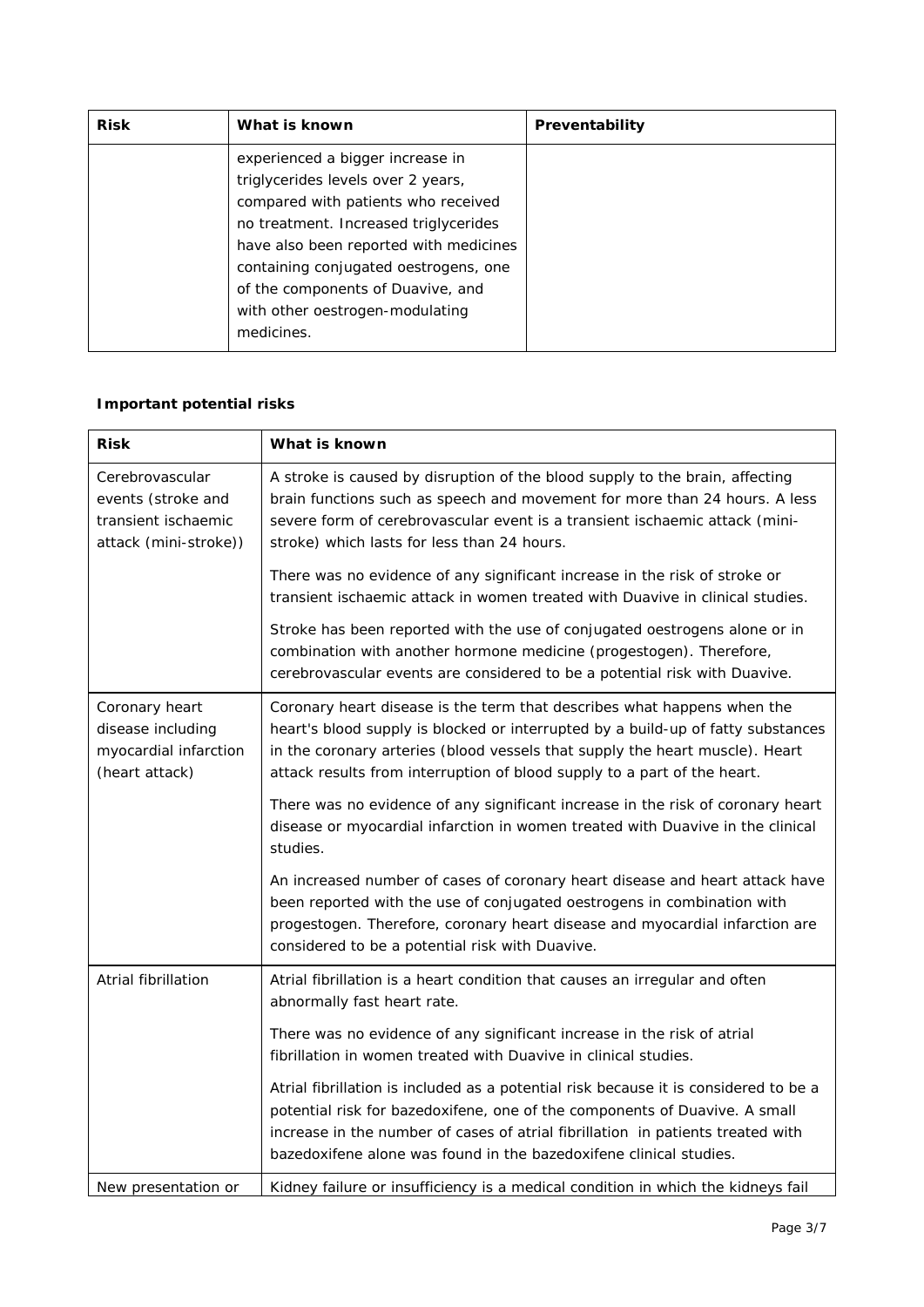| <b>Risk</b>                                                                 | What is known                                                                                                                                                                                                                                                                                                                                                                                                                                                                                                                                                                                                                                                                                                                                                                                                                                                                                                                                                                 |  |  |
|-----------------------------------------------------------------------------|-------------------------------------------------------------------------------------------------------------------------------------------------------------------------------------------------------------------------------------------------------------------------------------------------------------------------------------------------------------------------------------------------------------------------------------------------------------------------------------------------------------------------------------------------------------------------------------------------------------------------------------------------------------------------------------------------------------------------------------------------------------------------------------------------------------------------------------------------------------------------------------------------------------------------------------------------------------------------------|--|--|
| aggravation of pre-                                                         | to adequately filter waste products from the blood.                                                                                                                                                                                                                                                                                                                                                                                                                                                                                                                                                                                                                                                                                                                                                                                                                                                                                                                           |  |  |
| existing kidney failure<br>or insufficiency<br>(reduced kidney<br>function) | There was no evidence that Duavive had an effect on kidney function in<br>clinical studies. However, reduced kidney function or insufficiency is included<br>as a potential risk with Duavive based on findings with bazedoxifene in pre-<br>clinical studies conducted in monkeys and rats.                                                                                                                                                                                                                                                                                                                                                                                                                                                                                                                                                                                                                                                                                  |  |  |
| Kidney carcinoma and<br>adenoma                                             | Kidney adenoma is a relatively common, benign growth in the kidney while<br>kidney carcinoma is cancer in the kidney.                                                                                                                                                                                                                                                                                                                                                                                                                                                                                                                                                                                                                                                                                                                                                                                                                                                         |  |  |
|                                                                             | There was no evidence that Duavive increases the risks of kidney carcinoma<br>or adenoma in human studies. However, kidney carcinoma and adenoma are<br>included as a potential risk with Duavive based on findings with bazedoxifene<br>in pre-clinical studies conducted in monkeys and rats.                                                                                                                                                                                                                                                                                                                                                                                                                                                                                                                                                                                                                                                                               |  |  |
| Gallbladder disease                                                         | There was no evidence of any significant increase in the risk of gallbladder<br>disease (including cholecystitis and gall stones) in women treated with<br>Duavive in the clinical studies.                                                                                                                                                                                                                                                                                                                                                                                                                                                                                                                                                                                                                                                                                                                                                                                   |  |  |
|                                                                             | In the women's health initiative (WHI) study, 2 to 4 times as many women<br>treated with conjugated oestrogens required gallbladder surgery, compared<br>with women who were not treated. In addition, cholecystitis is also considered<br>to be a potential risk with bazedoxifene alone, because in clinical studies there<br>was a small increase in the number of cases of cholecystitis in women treated<br>with bazedoxifene 20 mg, but not with the higher dose of bazedoxifene<br>40 mg. An increase in the number of cases of gall stones in women at<br>increased cardiovascular risk has also been reported with raloxifene, a<br>medicine similar to bazedoxifene.                                                                                                                                                                                                                                                                                                |  |  |
| Breast, ovarian, and<br>endometrial cancers                                 | There was no evidence of any significant increase in the risk of cancer of the<br>breast, ovaries or endometrium (lining of the womb) in women treated with<br>Duavive in the clinical studies.                                                                                                                                                                                                                                                                                                                                                                                                                                                                                                                                                                                                                                                                                                                                                                               |  |  |
|                                                                             | Breast, ovarian and endometrial cancers are included as potential risks for<br>Duavive based on studies of conjugated oestrogens or oestrogens when given<br>alone or in combination with progestin. An increased risk of breast cancer was<br>identified with the use of conjugated oestrogens in combination with<br>progestogen in a study that was part of the women's health initiative (WHI)<br>study. In another large study (the million women study, women who were<br>being treated with oestrogen alone or in combination with progestin were<br>more likely to develop and die from ovarian cancer than women who had<br>never used these medicines. In the same study women who were being<br>treated with oestrogen alone had an increased risk of endometrial cancer<br>compared with women who had never used oestrogen medicines, whereas<br>women being treated with oestrogen in combination with progestin had a<br>decreased risk of endometrial cancer. |  |  |
| Lung, thyroid, skin,<br>gastrointestinal tract<br>and other cancers         | There was no evidence of any significant increase in the risk of lung, thyroid,<br>skin, gastrointestinal (gut) or other cancers in women treated with Duavive in<br>clinical studies. They are included as potential risks because they are common<br>among postmenopausal women and warrant close monitoring.                                                                                                                                                                                                                                                                                                                                                                                                                                                                                                                                                                                                                                                               |  |  |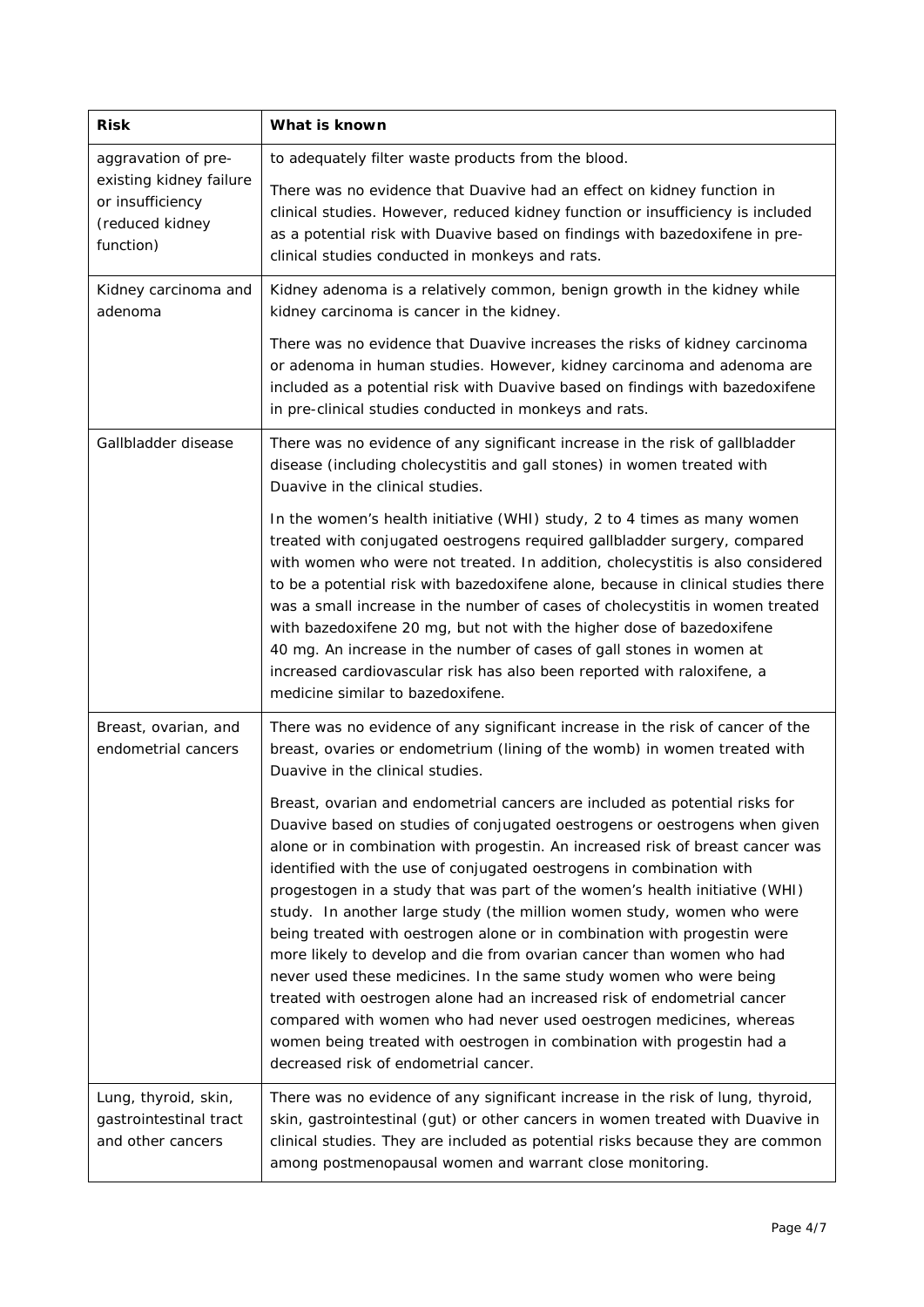| <b>Risk</b>                               | What is known                                                                                                                                                                                                                                                                                                                                                                                                                                                                                                                                                                                                                                                                                                                                                                                                                                                                                                                                                                                                                                                                                                                             |  |  |
|-------------------------------------------|-------------------------------------------------------------------------------------------------------------------------------------------------------------------------------------------------------------------------------------------------------------------------------------------------------------------------------------------------------------------------------------------------------------------------------------------------------------------------------------------------------------------------------------------------------------------------------------------------------------------------------------------------------------------------------------------------------------------------------------------------------------------------------------------------------------------------------------------------------------------------------------------------------------------------------------------------------------------------------------------------------------------------------------------------------------------------------------------------------------------------------------------|--|--|
| Endometrial<br>hyperplasia                | Endometrial hyperplasia is a thickening of the lining of the womb caused by<br>overgrowth of the cells that line the womb. In women with an intact womb,<br>the risk of endometrial hyperplasia and cancer is increased when oestrogens<br>are administered alone for prolonged periods. The bazedoxifene component of<br>Duavive is expected to reduce the risk of endometrial hyperplasia which may<br>be a precursor of endometrial cancer.                                                                                                                                                                                                                                                                                                                                                                                                                                                                                                                                                                                                                                                                                            |  |  |
|                                           | Women taking Duavive should not take additional oestrogens as this may<br>increase the risk of endometrial hyperplasia and cancer.                                                                                                                                                                                                                                                                                                                                                                                                                                                                                                                                                                                                                                                                                                                                                                                                                                                                                                                                                                                                        |  |  |
| Depression                                | There was no evidence of any significant increase in the risk of depression in<br>women treated with Duavive in clinical studies. Depression is included as a<br>potential risk for Duavive as it is considered as a potential risk for<br>bazedoxifene.                                                                                                                                                                                                                                                                                                                                                                                                                                                                                                                                                                                                                                                                                                                                                                                                                                                                                  |  |  |
| Ocular (eye) events                       | Ocular events are any symptoms that affect the eye. There was no evidence of<br>any significant increase in the risk of ocular events in women treated with<br>Duavive in clinical studies. Ocular events are considered to be a potential risk<br>for Duavive as they are considered to be a potential risk for bazedoxifene<br>based on reports received from women being treated with bazedoxifene<br>outside of clinical studies.                                                                                                                                                                                                                                                                                                                                                                                                                                                                                                                                                                                                                                                                                                     |  |  |
| Gastroesophageal<br>reflux disease (GERD) | Gastroesophageal reflux disease (GERD) is a condition in which the stomach<br>contents (food or liquid) leak backwards from the stomach into the esophagus<br>(the tube from the mouth to the stomach). This action can irritate the<br>esophagus, causing heartburn and other symptoms. There was no evidence of<br>any significant increase in the risk of GERD in women treated with Duavive in<br>clinical studies. GERD is considered to be a potential risk for Duavive as it is<br>considered to be a potential risk for bazedoxifene based on a study which<br>found a possible link between GERD and the use of oestrogen-modulating<br>medicines.                                                                                                                                                                                                                                                                                                                                                                                                                                                                               |  |  |
| Drug-drug<br>interactions                 | No data are currently available for interactions of Duavive with other<br>medicines (drug-drug interactions). A clinical trial to investigate these<br>interactions is currently ongoing. Information is available for the individual<br>components of Duavive. These studies showed that there is little potential for<br>drug-drug interactions with the bazedoxifene component of Duavive. However,<br>the conjugated oestrogen component is broken down in the liver in a process<br>that can be affected by other medicines. The process of breaking down<br>conjugated oestrogen is increased by some medicines (such as St. John's<br>wort, phenobarbital, carbamazepine, and rifampin). This may result in reduced<br>effect of Duavive, or in a change in the pattern of vaginal bleeding<br>experienced by the patient. The process of breaking down conjugated<br>oestrogen is blocked by some other medicines (such as erythromycin,<br>clarithromycin, ketoconazole, itraconazole, ritonavir and grapefruit juice). In<br>this case, more conjugated oestrogens would be active in the body and may<br>lead to side effects. |  |  |
| Off-label use                             | There is a risk that Duavive may be prescribed to patients in whom its use is<br>not being approved. The product information provides information about the                                                                                                                                                                                                                                                                                                                                                                                                                                                                                                                                                                                                                                                                                                                                                                                                                                                                                                                                                                               |  |  |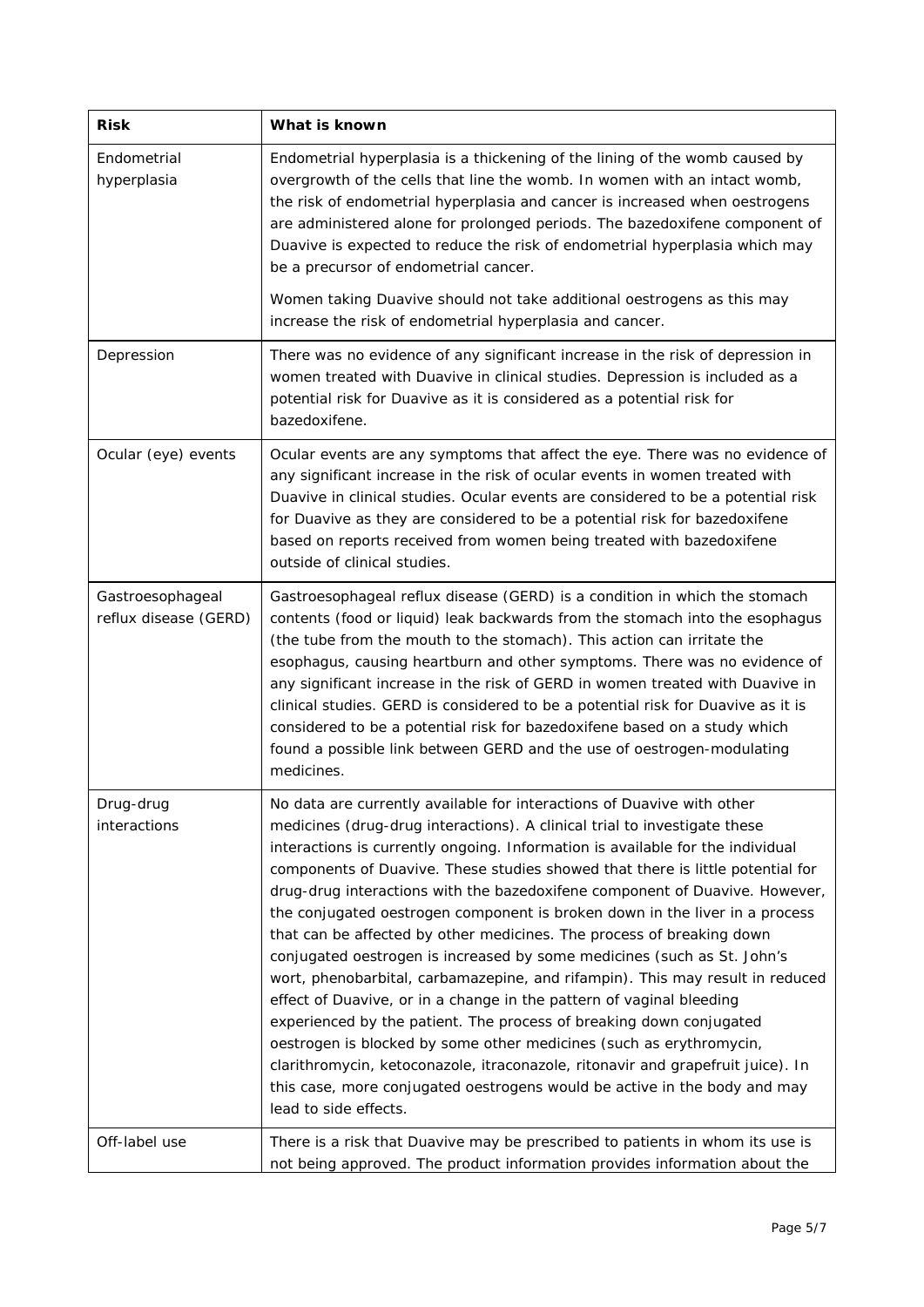| <b>Risk</b> | What is known             |  |
|-------------|---------------------------|--|
|             | approved uses of Duavive. |  |

#### *Missing information*

| <b>Risk</b>                                                                                                                                                           | What is known                                                                                                                                                                                                                                                                                                                                                   |  |
|-----------------------------------------------------------------------------------------------------------------------------------------------------------------------|-----------------------------------------------------------------------------------------------------------------------------------------------------------------------------------------------------------------------------------------------------------------------------------------------------------------------------------------------------------------|--|
| Use in elderly                                                                                                                                                        | Patients aged 75 years or older were not included in clinical studies with                                                                                                                                                                                                                                                                                      |  |
| patients                                                                                                                                                              | Duavive.                                                                                                                                                                                                                                                                                                                                                        |  |
| Use in patients with                                                                                                                                                  | Duavive has not been studied in patients with kidney disorders, and is not                                                                                                                                                                                                                                                                                      |  |
| kidney impairment                                                                                                                                                     | recommended for use in these patients.                                                                                                                                                                                                                                                                                                                          |  |
| Use in patients with                                                                                                                                                  | Duavive has not been studied in patients with liver disorders, and is not                                                                                                                                                                                                                                                                                       |  |
| liver impairment.                                                                                                                                                     | recommended for use in these patients.                                                                                                                                                                                                                                                                                                                          |  |
| Use in patients with<br>malignancy (cancer)                                                                                                                           | Patients with cancer, or who have received treatment for cancer within the<br>previous 5 or 10 years, were not included in the Duavive clinical studies.<br>Similarly, patients with a history of breast cancer, melanoma or any<br>gynaecologic cancer (cancer of the breast, ovary or womb lining) were not<br>included in the clinical studies with Duavive. |  |
| Use in patients with<br>history of<br>cardiovascular<br>disease (disease<br>affecting the heart<br>and blood vessels),<br>diabetes or obesity or<br>long-term smoking | Patients with coronary heart disease (such as heart attack or angina), high<br>blood pressure, high levels of fats or sugar in their blood, obesity, or heavy<br>smokers were not included in clinical studies with Duavive.                                                                                                                                    |  |
| Long-term (>2 years)                                                                                                                                                  | Only a small number of patients (341 women) received treatment with                                                                                                                                                                                                                                                                                             |  |
| safety data on breast                                                                                                                                                 | conjugated oestrogens/ bazedoxifene for over 2 years. Of these women,                                                                                                                                                                                                                                                                                           |  |
| protection and                                                                                                                                                        | 67 women received the lower dose (conjugated oestrogens 0.45 mg /                                                                                                                                                                                                                                                                                               |  |
| gynaecological                                                                                                                                                        | bazedoxifene 20 mg) and 78 women received the higher dose (0.625 mg / 20                                                                                                                                                                                                                                                                                        |  |
| cancers (endometrial                                                                                                                                                  | mg). The longest duration that a woman received conjugated oestrogens/                                                                                                                                                                                                                                                                                          |  |
| and ovarian cancers,                                                                                                                                                  | bazedoxifene during the clinical studies was approximately 2 years and                                                                                                                                                                                                                                                                                          |  |
| in particular)                                                                                                                                                        | 2 months.                                                                                                                                                                                                                                                                                                                                                       |  |

## **Summary of risk minimisation measures by safety concern**

All medicines have a summary of product characteristics (SmPC) which provides physicians, pharmacists and other healthcare professionals with details on how to use the medicine, and also describes the risks and recommendations for minimising them. Information for patients is available in lay language in the package leaflet. The measures listed in these documents are known as 'routine risk minimisation measures'.